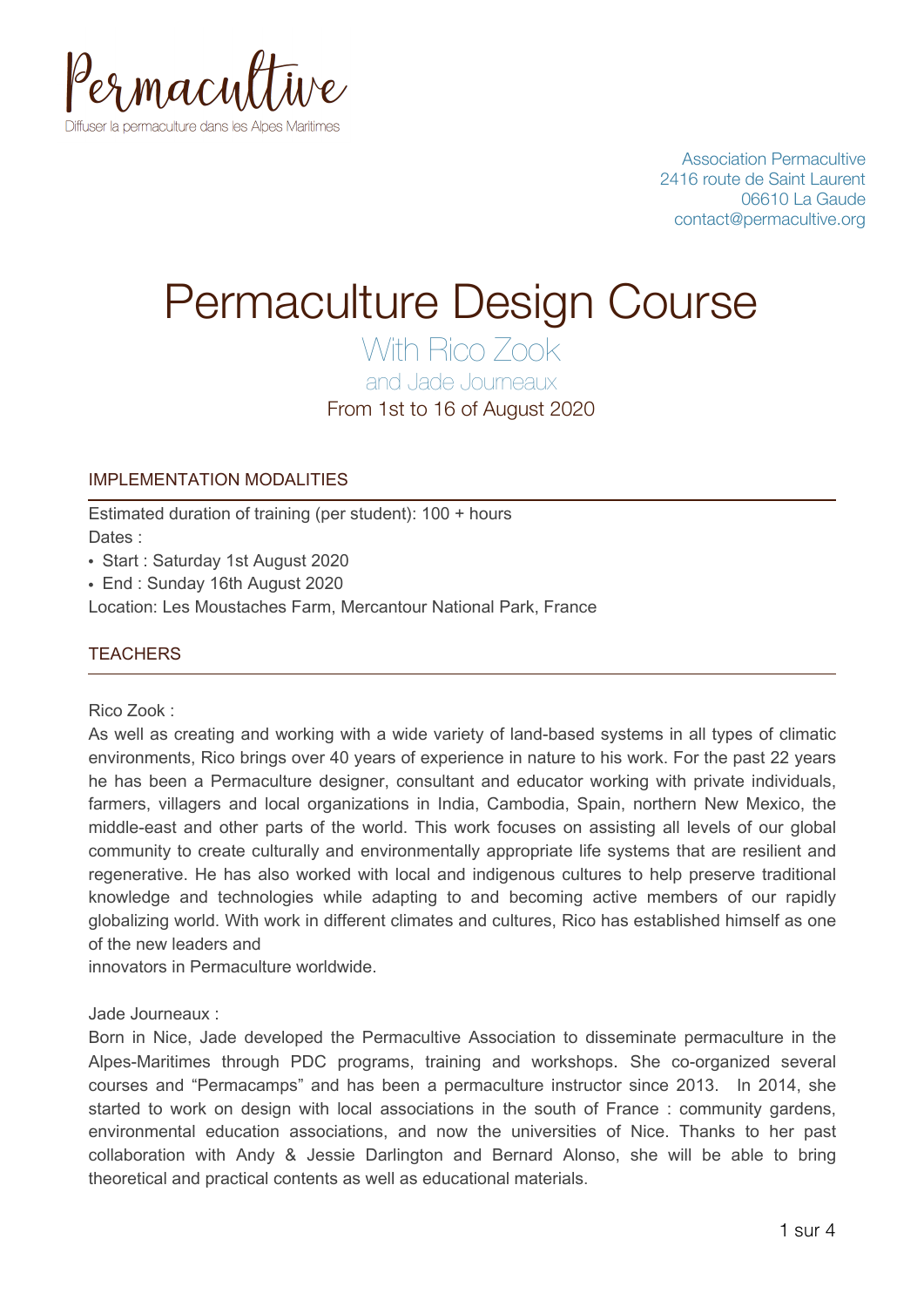# ORGANIZING STRUCTURE

Permacultive is a non profit organisation according to French law of 1901.

Our aim is to disseminate permaculture in the Alpes-Maritimes, where our team grew up over the years. We organise Permaculture Design Courses, introductions to permaculture, different kind of workshops and consultancy to design gardens.

Organisation name : PERMACULTIVE Name and phone number of contacts : Jade Journeaux +33 (0)7 60 87 57 10, Jonathan Raybaud +33 (0)6 63 74 20 65 Postal address of head office : 23 Boulevard de Magnan Zip code: 06200 City : Nice E-mail : [contact@permacultive.org](mailto:contact@permacultive.org)

## TRAINING PLACE

Les Moustaches Farm is located in the Mercantour National Park. Seven kilometers from the nearest village (Tende), this exceptional land gathers all the necessary variables for the upbringing of a collective of people who decided to start a farm project in 2015 and explore their fields of interest like natural agriculture, building, energy, medicinal plants and art. In presence of abundance of clear water, a dense biodiversity and numerous ressources, we think that this place is a great classroom for a Permaculture Design Course.

### TRAINING PRESENTATION

This PDC (Permaculture Design Course) is based on the international 72-hour training standard that was originally established by Bill Mollison, co-founder of permaculture. Today it is taught all around the world and takes place under the coordination of a certified permaculture designer to guarantee the quality of teaching. The teacher is the only one entitled to deliver the internationally recognised certificate at the end of the course.

Using a variety of learning techniques and strategies this workshop will present Permaculture in all of its applications. Class time will consist of traditional lectures, guest presentations, group discussions, games, exercises photo shows, and movies. We will focus on land systems with as much hands on work and examples as possible. Many discussions and examples will be explored of possible applications in 'Invisible Structures', those social, cultural, political, and economic structures that shape much of our world today. The course will not only teach Permaculture, it will also model it by its structure and the environment we create together during the course.

Subjects will include:

- Permaculture Ethics and Principles
- **Observation**
- Pattern Literacy and Application (physical and invisible)
- Energy and Flows
- Site Assessment and Sector Analysis
- Zonation
- Maps and Map making
- Energy Storage and Resources
- Water: Harvesting, Holding, and Cycling
- Grey and Blackwater
- Humanure
- Soil Health and Building: Compost piles, tea, soup and stew
- Micro-Organisms and their uses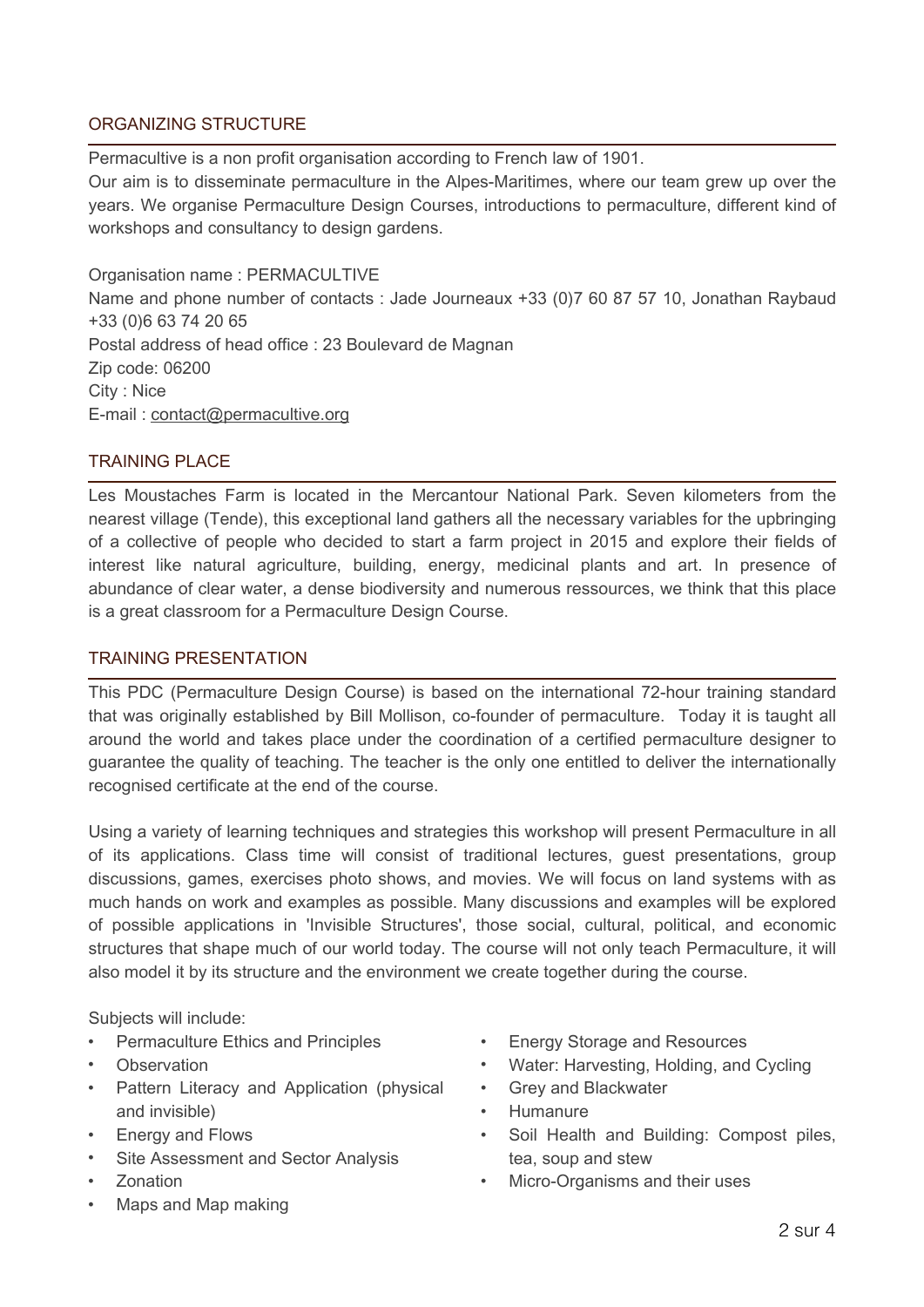- Plants and Cropping Patterns: Guilds to Forest Gardens
- Annual Vegetable production
- Cold Weather Food production
- Animal Systems
- Aquaculture and Ponds, including Pond construction
- Integrated Pest Management
- Buildings: Siting and Integration with **Environment**
- Natural Building and Green Architecture
- **Microclimates**
- Appropriate Technology
- Design: Methodologies and Process
- Designing for Catastrophe
- Urban Permaculture and Community Scale Design
- Toxins and Bio‐remediation
- Invisible Structures and Social **Permaculture**
- Alternative Economics
- Peak and Post Petroleum
- Permaculture in the Majority World
- Permaculture and Organizations
- Right Livelihood

|                    |                                                         |                                                                                                     |                                                                                        |                                                                                                         |                                                                                |                                                                                                   | <b>First week</b>                                                                                                      |  |                                                                                                                              |                                      |                                                                                                                                                |                                  |                                                                                                                                                             |                                                                                                            |
|--------------------|---------------------------------------------------------|-----------------------------------------------------------------------------------------------------|----------------------------------------------------------------------------------------|---------------------------------------------------------------------------------------------------------|--------------------------------------------------------------------------------|---------------------------------------------------------------------------------------------------|------------------------------------------------------------------------------------------------------------------------|--|------------------------------------------------------------------------------------------------------------------------------|--------------------------------------|------------------------------------------------------------------------------------------------------------------------------------------------|----------------------------------|-------------------------------------------------------------------------------------------------------------------------------------------------------------|------------------------------------------------------------------------------------------------------------|
|                    | Saturday 1st                                            |                                                                                                     | Sunday 2nd                                                                             |                                                                                                         | Monday 3rd                                                                     |                                                                                                   | <b>Tuesday 4th</b>                                                                                                     |  | Wednesday 5th                                                                                                                |                                      | Thursday 6th                                                                                                                                   |                                  | Friday 7th                                                                                                                                                  |                                                                                                            |
| Morning            | Arrivals                                                |                                                                                                     | Permaculture and<br>Regenerative<br>systems<br>Permaculture Ethics<br>and Principles.  |                                                                                                         | Flows.<br>Introduction to<br>Patterns.<br>Patterns Hunt<br>Archetypal Patterns |                                                                                                   | Energy Storages and<br>Resources.<br>Functional Analysis.<br>The Base Map and<br>More.<br>Map Making:<br>Triangulation |  | Intro Water: Politics.<br>Water Cycle, Living<br>Water.<br>Broadscale<br>Harvesting. Structural<br>Harvesting.<br>Greywater. |                                      | Intro to soils.<br>Soil building: IMO's<br>+ EM's<br>Mulch and sheet<br>mulch.<br>Compost piles.<br>Compost tea.<br>Vermiculture.<br>Humanure. |                                  | <b>Trees and Forests</b><br>Annuals: Cropping<br>Patterns<br>Perennials: Guilds.<br>Hedgerows, and<br>Living Fences.<br>Intro Food Forest<br>and Windbreaks |                                                                                                            |
| <b>Afternoon</b>   | Orientation to site<br>and to course.<br>Presentations. |                                                                                                     | Introduction to<br>observation.<br>Design Assignment.<br>Les Moustaches<br>Farm intro. |                                                                                                         | Watershed game.<br>Intro to mapping.<br>Walkabout - flows.<br>patterns, edge.  |                                                                                                   | Intro to Design.<br>Sector Analysis.<br>Animal Systems.<br>Microclimate Walk.                                          |  | System exercise.<br>Blackwater.<br>Aquaculture.<br>Ponds.                                                                    |                                      | Hands-on:<br>IMO's + Sheet<br>Mulching +<br>Compost soup<br>Demo: Making an<br>A-frame + Bunvip                                                |                                  | Field trip.                                                                                                                                                 |                                                                                                            |
| <b>Second week</b> |                                                         |                                                                                                     |                                                                                        |                                                                                                         |                                                                                |                                                                                                   |                                                                                                                        |  |                                                                                                                              |                                      |                                                                                                                                                |                                  |                                                                                                                                                             |                                                                                                            |
|                    | Saturday<br>8th                                         | Sunday 9th                                                                                          |                                                                                        | Monday 10th                                                                                             |                                                                                | Tuesday 11th                                                                                      | Wednesdav<br>12th                                                                                                      |  | Thursday 13th                                                                                                                |                                      | Friday 14th<br>Saturday 15th                                                                                                                   |                                  |                                                                                                                                                             | Sunday 16th                                                                                                |
| <b>Morning</b>     | DAY OFF                                                 | <b>Design Process</b><br>and Methodologies<br>Zonation.<br>Design Crews &<br>Assignment review.     |                                                                                        | Integrated Pest<br>Management.<br>Intro, Siting and<br>Orientation of<br>Buildings<br>Natural Building, |                                                                                | Social<br>Permaculture<br>Alternative<br>Economics<br>Community<br>Scale Design<br>Bioregionalism | Intro to<br>Climates<br>Tropical.<br>temperate and<br>dryland<br>strategies.                                           |  | Designing for<br>Catastrophe<br>Seed Saving<br>and Plant<br>Propagation<br>Design Crew                                       | Globalization<br>and Design<br>Crew. |                                                                                                                                                | Design Crew                      |                                                                                                                                                             | Global<br>Permaculture<br>perspectives<br>Course<br>Evaluations<br>Permaculture<br>Design<br>Certification |
| Afternoon          | DAY OFF                                                 | Hands-On Site<br>Analysis<br>Wild Island Game<br>Group Process<br>Preparing for Client<br>Interview |                                                                                        | Hands-on<br>project.                                                                                    |                                                                                | Design Crew                                                                                       | Design Crew                                                                                                            |  | Design Crew                                                                                                                  | Design Crew                          |                                                                                                                                                | Design project<br>presentations. |                                                                                                                                                             | Departures                                                                                                 |

## ACCOMMODATION AND FOOD

#### Accommodation

You will have to bring your own tent.

Dry toilets, showers and sinks will be available.